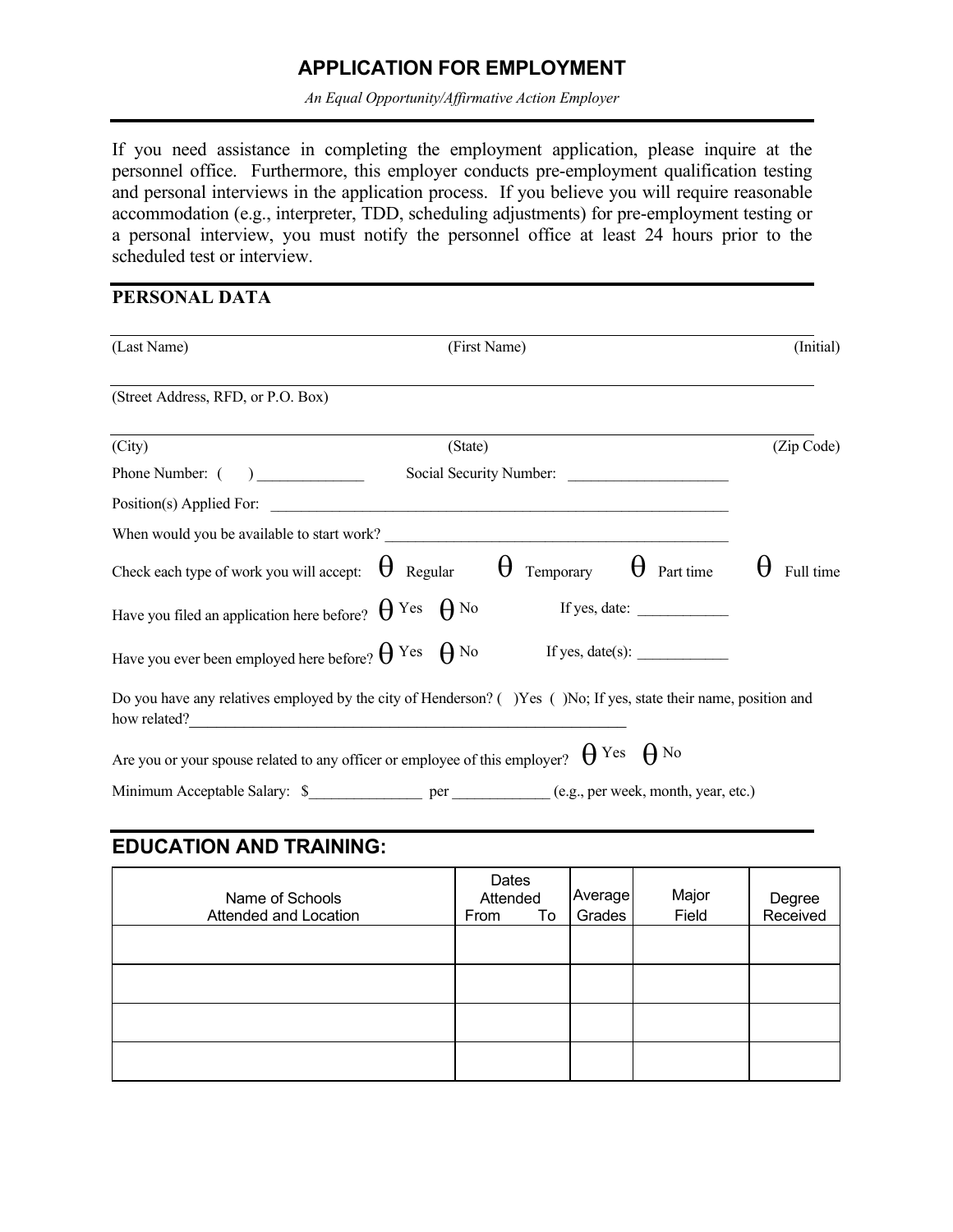## **SKILLS:**

The following space is provided for other information concerning special training, interests, career goals, or any other data you wish to provide.

| Computer:  |          | IBM-PC,<br>wpm                     | Software Proficiency: $\theta$ | WordPerfect, Version              |
|------------|----------|------------------------------------|--------------------------------|-----------------------------------|
|            | θ        | Macintosh, wpm                     | θ                              | Word, Version                     |
|            | θ        | Other computer,<br>specify:        | θ                              | Other word processor,<br>specify: |
| Equipment: | $\theta$ | <b>Standard Business Copier(s)</b> | θ                              | Lotus 1-2-3, Version              |
|            | θ        | Calculator (by touch)              | θ                              | Excel, Version                    |
|            | θ        | Photography Equipment<br>specify:  | θ                              | Other spreadsheet,<br>specify:    |
|            | θ        | PBX or other Switchboard           | θ                              | Database, specify:                |
|            | θ        | Other Equipment,<br>specify:       | θ                              | Desktop Publishing,<br>specify:   |

#### **EMPLOYMENT EXPERIENCE:**

List each position held. Start with your present or most recent assignment and work backward. If you need additional space, please continue on separate sheet(s) of paper. In the column at the right, describe your assignments. Attach additional sheets as necessary. Resume may be submitted to supplement this information, but the information below must be completed for this application to be considered.

May inquiry be made of your present employer?  $\theta$  Yes  $\theta$  No

| Employer:           | Address:               |                         |             | Dates: From<br>To     |
|---------------------|------------------------|-------------------------|-------------|-----------------------|
| Job Title:          | Summary of Job Duties: |                         | Supervisor: |                       |
| Reason for Leaving: |                        | <b>Starting Salary:</b> |             | <b>Ending Salary:</b> |
| Employer:           | Address:               |                         |             | Dates: From<br>To     |
| Job Title:          | Summary of Job Duties: |                         | Supervisor: |                       |
| Reason for Leaving: |                        | <b>Starting Salary:</b> |             | Ending Salary:        |
| Employer:           | Address:               |                         |             | Dates: From<br>To     |
| Job Title:          | Summary of Job Duties: |                         | Supervisor: |                       |
| Reason for Leaving: |                        | <b>Starting Salary:</b> |             | <b>Ending Salary:</b> |
| Employer:           | Address:               |                         |             | Dates: From<br>To     |
| Job Title:          | Summary of Job Duties: |                         | Supervisor: |                       |
| Reason for Leaving: |                        | <b>Starting Salary:</b> |             | Ending Salary:        |